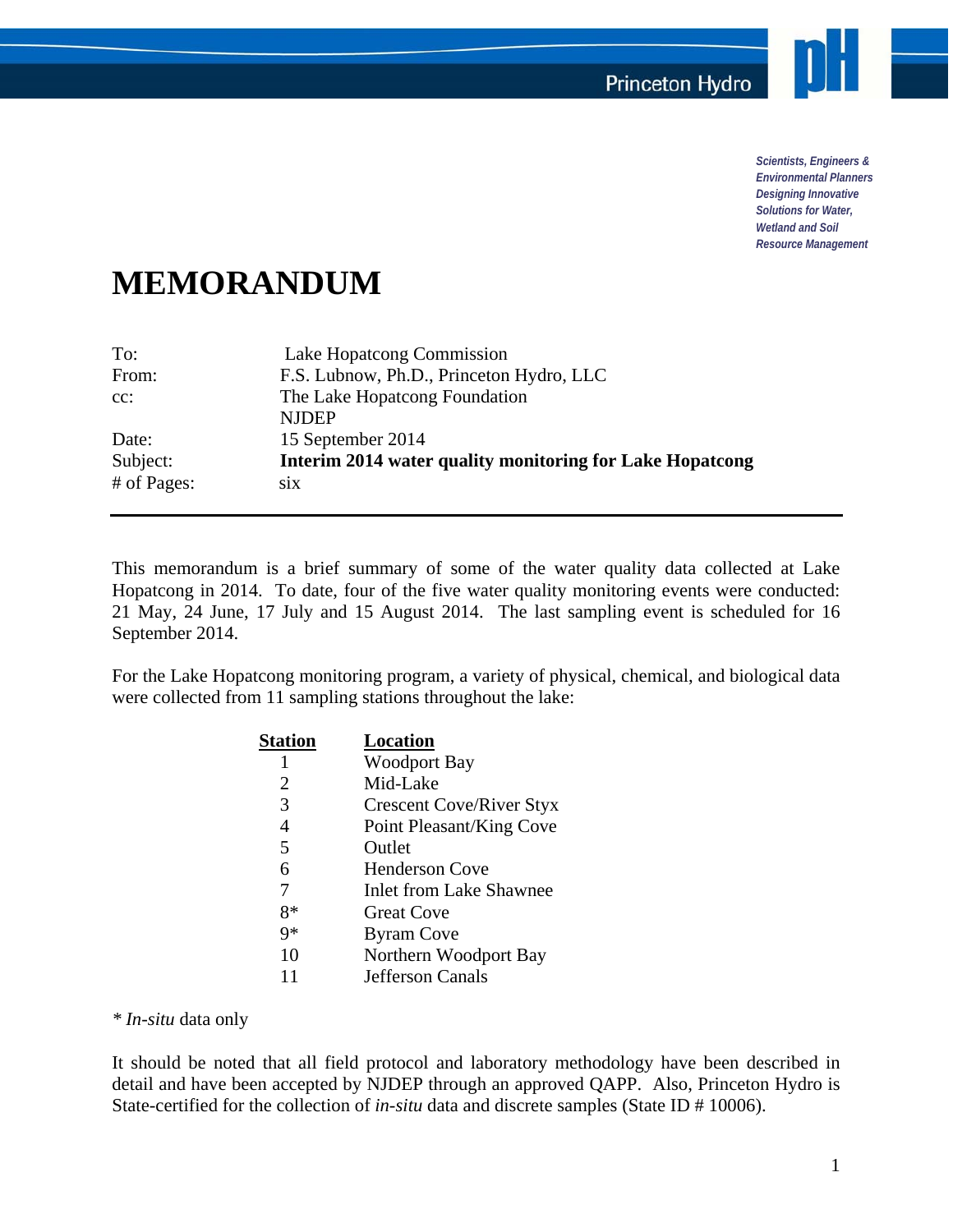A calibrated Eureka Amphibian with Manta multi-probe or similar instrument was used to collect *in-situ* data from all 11 stations and included dissolved oxygen (DO), pH, conductivity, and temperature. The *in-situ* data were collected at 0.5 to 1.0 meter intervals from surface to bottom. In addition, sub-surface discrete water samples were collected and analyzed for ammonia-N, nitrate-N, total phosphorus (TP), total suspended solids (TSS), and chlorophyll *a*. Vertical net tows were conducted for phytoplankton (free-floating algae) and zooplankton (micro-animals, some of which feed on phytoplankton) at the mid-lake sampling station (Station #2).

Shown below is a summary of Secchi depth measurements (water clarity) from the mid-lake sampling station (#2) and the River Styx / Crescent Cove (#3) sampling station. First, it should be noted that the water clarity in River Styx was relatively high in May of both 2013 and 2014 but continued to remain high (greater than 2 meters) well into June in 2014. This higher water clarity from spring into summer explains why aquatic plant growth was so much higher in the early growing season of 2014 relative to 2013. Typically, a higher water clarity, with more plant growth is preferred over the more turbid conditions associated with nuisance algal blooms (particularly blue-green algae) and the potential problems such blooms can cause such as unpleasant surface scums, high turbidity, unpleasant taste and odors and the production of cyanotoxins. Thus, while high densities of aquatic vegetation can be problematic, managing such conditions is typically preferred over frequent and intense blue-green algae blooms. This is why we focus on controlling the nutrient loads (particularly phosphorus) entering the lake from the watershed.

**Table 1 - Secchi depth in meters (1 meter = 3.3 feet) at Two of the Long-Term Water Quality Monitoring Stations at Lake Hopatcong** 

| <b>Station</b> | 2013<br>Mid-lake $(\#2)$ | 2013<br>River Styx $(\#3)$ | 2014<br>Mid-lake $(\#2)$ | 2014<br>River Styx $(\#3)$ |
|----------------|--------------------------|----------------------------|--------------------------|----------------------------|
|                | (meters)                 | (meters)                   | (meters)                 | (meters)                   |
| May            | 2.9                      | 2.1 <sub>b</sub>           | 1.9                      | 2.0                        |
| June           | 2.6                      | 1.7                        | 1.8                      | 2.1 <sub>b</sub>           |
| July           | 2.9                      |                            | 1.8                      | 0.9                        |
| August         | 2.0                      | 0.6                        | 1.2                      | 0.6                        |
| September      | 2.2                      |                            | <b>NS</b>                | <b>NS</b>                  |
| <b>Mean</b>    | 2.5                      |                            | 1.7                      |                            |

b stands for "to bottom of lake"

NS = not sampled (scheduled for 16 September 2014)

In contrast to the higher water clarity in the first half of the 2014 growing season in River Styx, the 2014 water clarity measurements at the mid-lake sampling station were consistently below what was observed in 2013 and well as the last few years. As shown below in Figure 1 the mean Secchi depth at Station #2 has been greater than 2 meters since 2007 with one exception (2009). In fact, the 2014 mean Secchi depth (to date; does not include the September value) is the lowest mean since 1997. Typically, once the Secchi depth falls below 1 meter (3.3 feet) that lake is perceived by a layperson as being "dirty", "scummy" or aesthetically unattractive.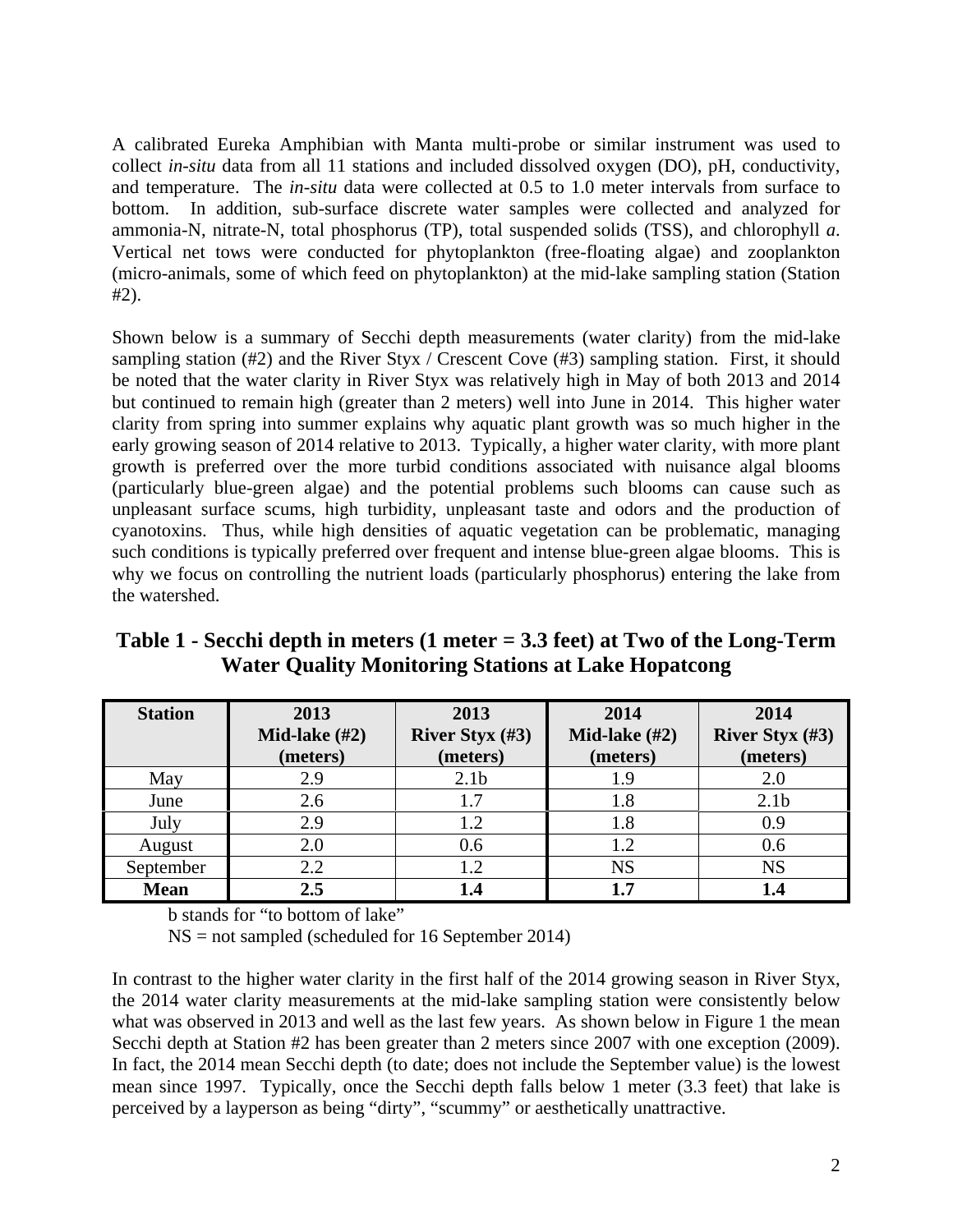

**Figure 1 – Long-Term Mean Secchi depth in Meters at the Mid-Lake Sampling Station (#2) at Lake Hopatcong**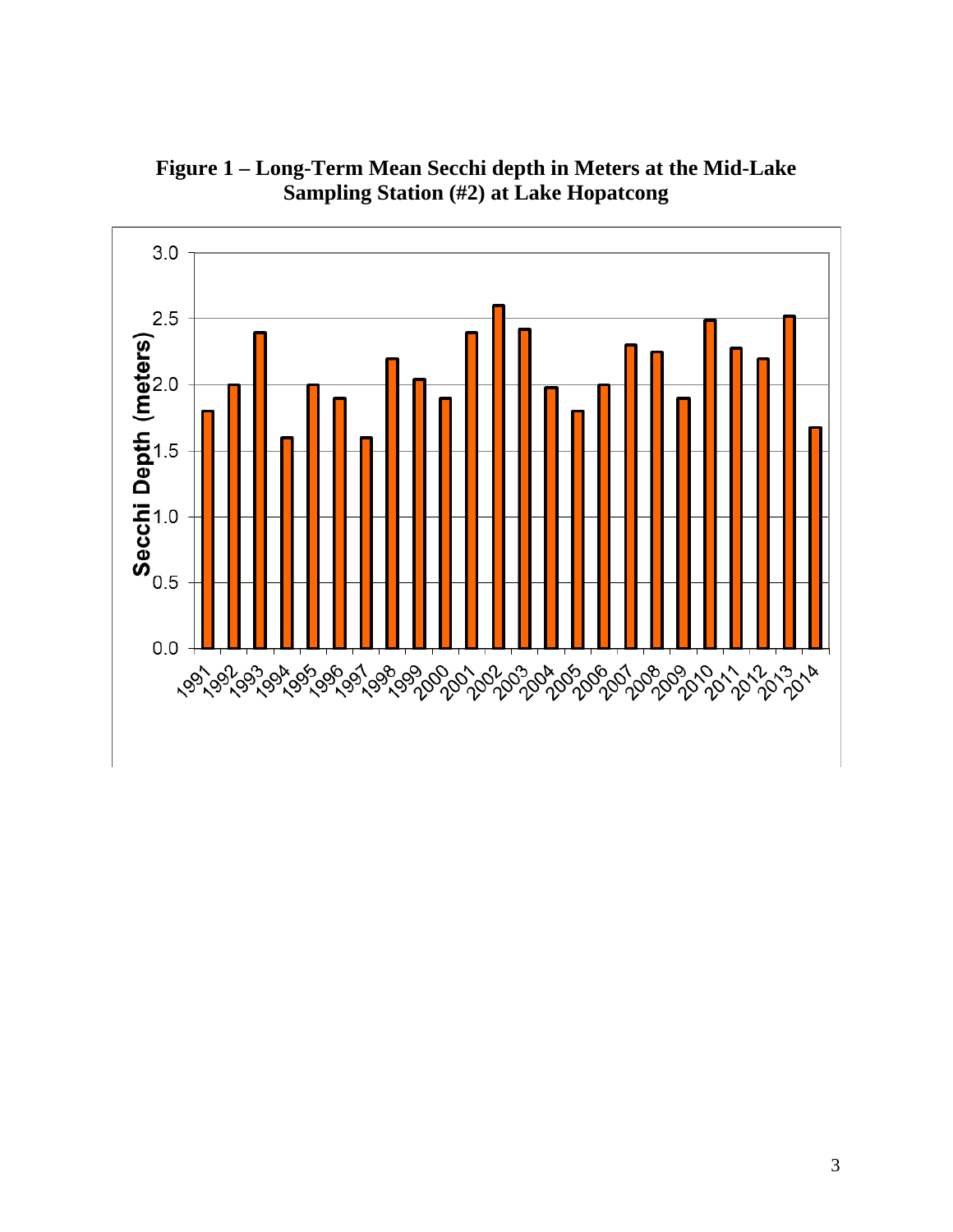Shown below are the mean annual total phosphorus (TP) concentrations at the mid-lake sampling station (Station #2). The 2014 mean TP concentration is 0.020 mg/L (to date; does not include the September value), which is the highest mean value since 2007. While the 2014 mean concentration was elevated relative to recent years, it was still below the targeted mean TP concentration identified in the lake's TMDL (0.03 mg/L).



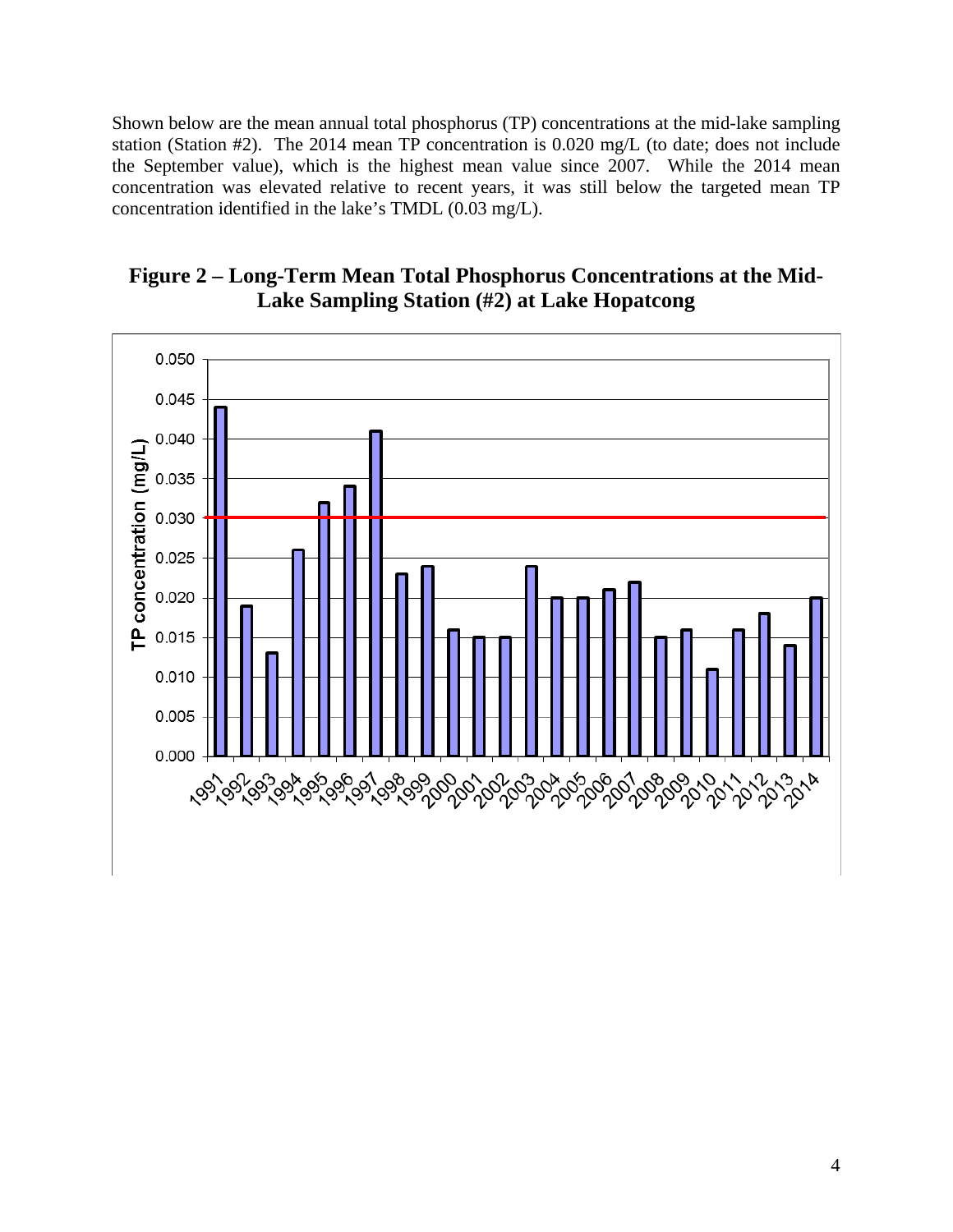Shown below are the mean chlorophyll *a* concentrations at the mid-lake sampling station (Station #2). The 2014 mean chlorophyll *a* concentration was 19.0 mg/m<sup>3</sup> (to date; does not include the September value), which is the highest mean concentration over the entire 1991 – 2014 dataset.



## **Figure 3 – Long-Term Mean Chlorophyll** *a* **Concentrations at the Mid-Lake Sampling Station (#2) at Lake Hopatcong**

In addition, as a result of some complaints regarding near-shore algal blooms over the summer, Princeton Hydro conducted an additional sampling event on 6 August 2014. Two near-shore locations were sampled for the identification of phytoplankton. The first site was in the Township of Jefferson (75 Shore Road, Woodport), while the second site was in the Borough of Hopatcong (227 Hudson Avenue).